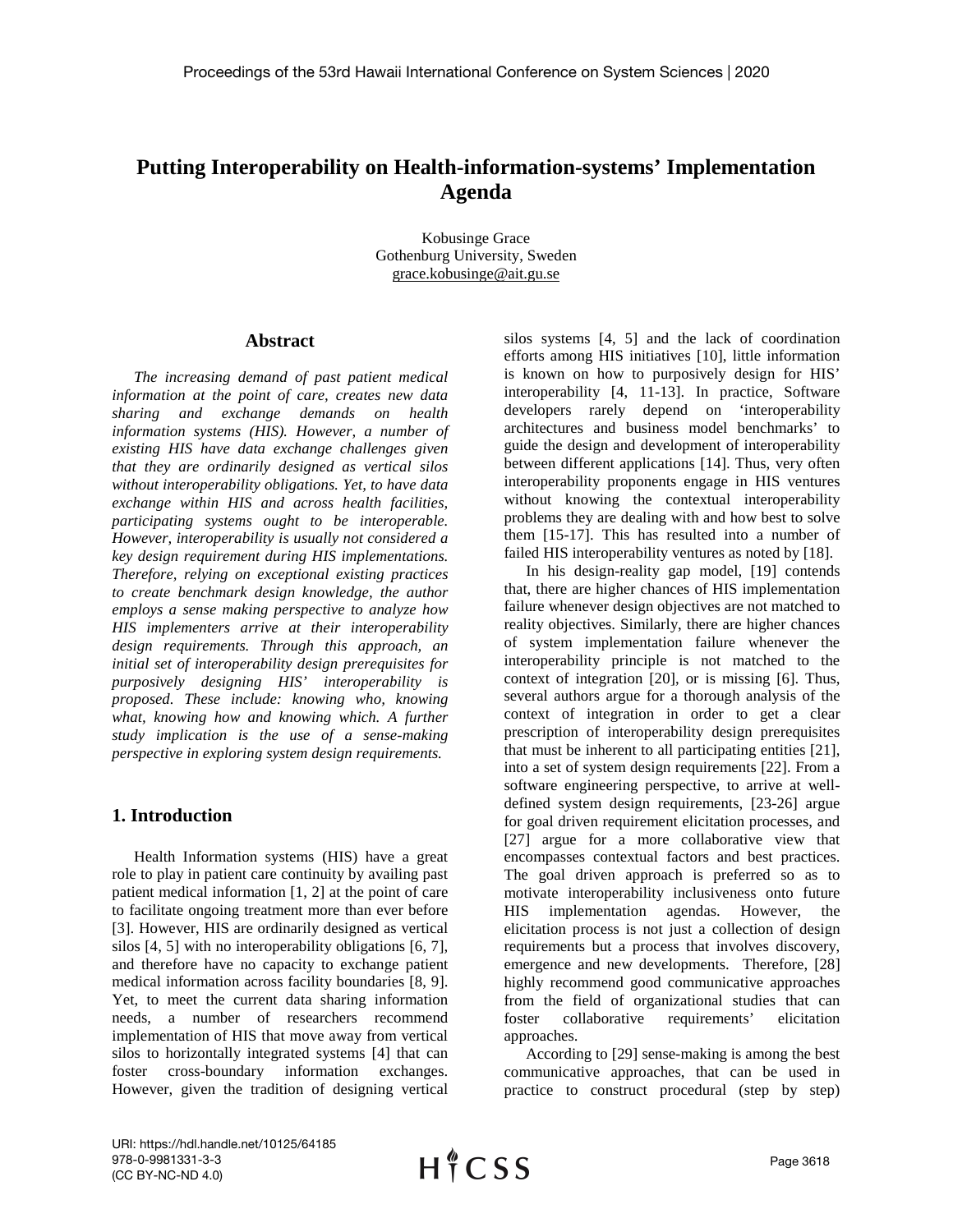knowledge [30] for further action [31]. In the same vein, [32] asserts that organizational actors usually make sense of the happenings in their environments in order to develop shared meanings that can serve as a context for further action. Indeed, making sense of the context of integration would lead to identification and retention of actionable meanings [31] that can be drawn into a set of technical requirements for implementation improvements [22]. Just as [14] argues for a strong analysis of the 'deep knowledge' of a target domain during information systems' interoperability implementations. Consequently, in pursuit of practical and deep knowledge for purposively designing HIS' interoperability, this study addressed the following research questions:

- 1. How do HIS implementers arrive at interoperability design prerequisites?
- 2. What attributes can make up an initial set of HIS interoperability design prerequisites?

In the next section the concept of designing for interoperability is introduced. This is followed by a discussion of the research approach and the analysis framework employed respectively. Results are then detailed in section five followed by a discussion of the research findings. The final section presents the paper conclusion and recommended future works.

## **2. Designing for interoperability**

According to Healthcare Information and Management Systems Society (HIMSS), "interoperability is the ability of health information systems to work together within and across organizational boundaries in order to advance the health status of, and the effective delivery of healthcare for, individuals and communities" [33]. However, for health information systems to possess the ability of working together across organizational boundaries there are prerequisites. For example according to ISO (2004) standard [34], all systems intending to collaborate by exchanging information must do so according to a prescribed method. This ISO standard points to an important consideration of prescribing and designing a method of information exchange between systems to be involved in any information exchanges.

According to [7] interoperability capabilities can inherently be designed into systems or can be retrofitted into systems whenever need arises. However, HIS projects centred on designing interoperability capabilities between systems are rare in practice [35] given that interoperability is usually not a design prerequisite [6, 7]. Notably, extant related literature [12, 19, 36] mainly focus on HIS

implementations and adoption, with a few [35, 37, 38] focusing on HIS interoperability interventions. However, interoperability is a capability [39] that ought to be inherently designed within systems [7]. According to [40] good designs and solutions do not just emerge they must be purposively designed, thus the proposal to design HIS interoperability capabilities. Expediently, several authors agree to this proposition of inherently designing interoperability capabilities within systems [7, 41-44]. Interoperability capabilities must be designed to enable and enhance semantic interoperability between the systems. As semantic interoperability will enable same interpretation and meaning of the exchanged/shared information, which [45] refers to as information heterogeneity.

Consequently, for any information exchange between systems, a communication link known as an 'interoperability principle must be present [46]. In this paper three main interoperability principles namely: unification, intersection & inter-linking [20, 46] are discussed. With unification a 'one common system' principle is applied. Under the intersection principle a common shared information space for all participating systems is designed. Under interlinking, systems are designed to exchange messages between participating systems. Therefore, the participating systems can remain independent but be able to share and exchange the needed information through platform independent technologies [18].

Ultimately, focusing on interoperability driven interventions [6] through the 'design attitude' [47] could yield interoperability design knowledge and advance interoperability onto HIS implementation agendas. In addition, to arrive at better design solutions [48] argues that making sense of the context of integration might surface new possibilities for future HIS interventions. Therefore this study further argues for a focus on systems' contextual interoperability [49] during HIS implementations.

## **3. Research approach**

Through a case study approach [50] the researcher conceptualized participants' responses according to the study objectives [51]. Data was collected through qualitative research methods that included; semi-structured interviews and document reviews [52, 53]. The collected data was inductively analyzed in order to identify key interoperability design decisions that were later grouped according to the sense making analytic framework [54, 55]. A practical case that met the study objectives was chosen in order to explore and illustrate the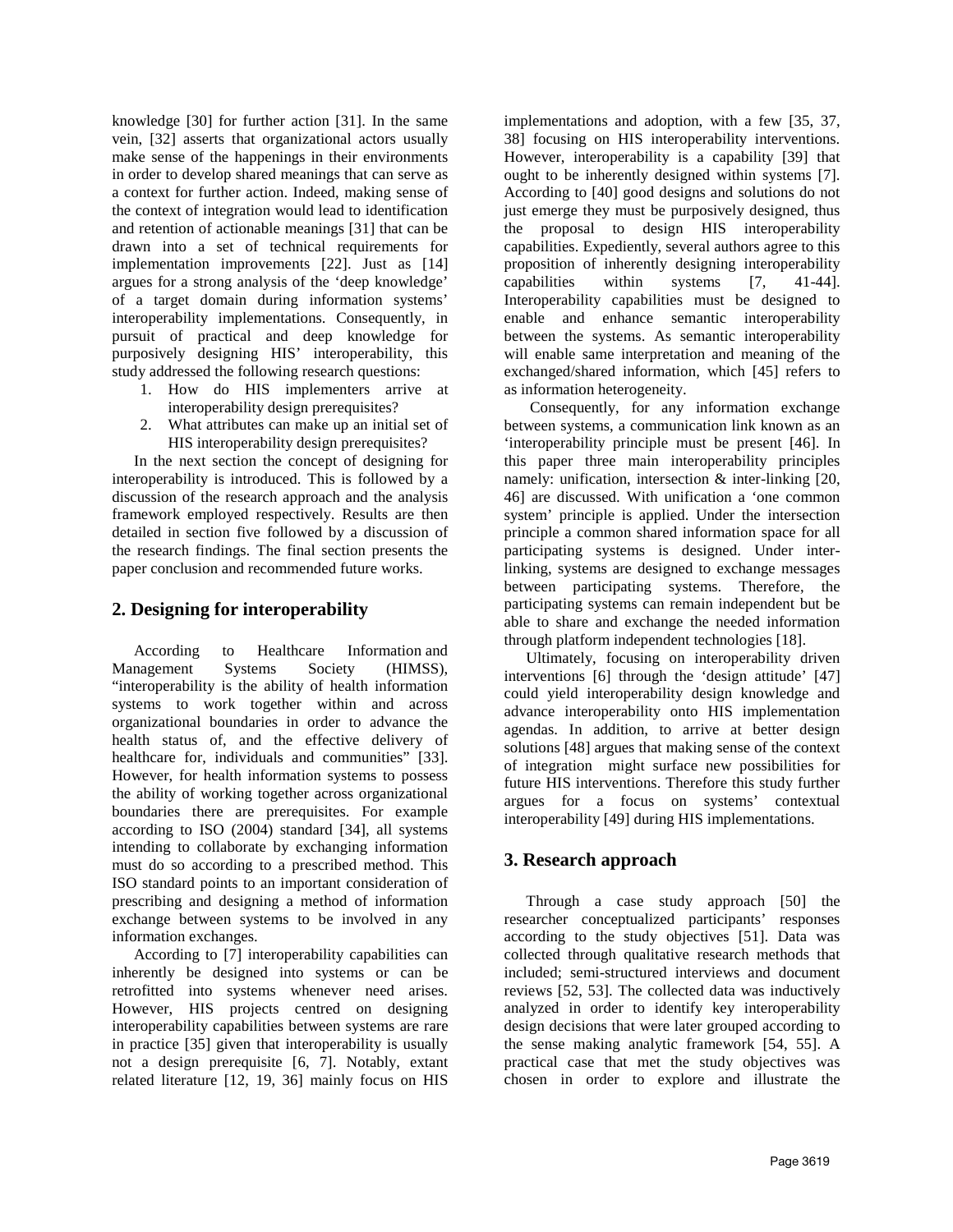'interoperability' phenomena in action [52, 56]. This case was a successful 'HIS interoperability' project that had integrated several radiology departments of Västra Götaland Region in Sweden, termed as BFR (Bild- och funktionsregistret) in Swedish, henceforth referred to as BFR.

#### **3.1. BFR case description**

The study followed a case from Västra Götaland Region (VGR) in West-Sweden that had implemented a single virtual central repository for critical imaging information referred to as the 'VGR radiology information infrastructure' termed as BFR. Västra Götaland Region - VGR is the second largest region in Sweden with an average of 1.5 million residents operating 121 healthcare centers and 17 hospitals among others. The BFR projects' major participants were the imaging healthcare centers and the 17 hospitals within VGR. Within VGR, the great Sahlgrenska University Teaching Hospital in Göteborg is known for its highly specialized radiology services throughout Western Europe. At the time of BFR implementation Sahlgrenska University Teaching Hospital was in pursuit to meet its present and future patient care needs, thus the decision to implement BFR. The aim for this single VGR radiology information infrastructure was to improve information transparency, harmonize patient medical information and increase efficiency [57]. At the time of this study BFR had been in operation for over 12 years and was deemed successful by many who had tasted its benefits. The study participants were the initial four BFR steering team members and other three BFR key informants who had joined the team at a much later stage. These consisted of the BFR -Chief Information Officer-CIO who was interviewed several times, Chief Medical Information Officer of VGR, two Radiologists at Sahlgrenska hospital, two IT managers and one project manager.

## **3.2. Data collection**

Data was collected through semi-structured interviews and document reviews [53]. Open-ended questions were used in order to steer deep interactions between the researcher and the respondents. Interviews focused on extracting participants' responses regarding step by step key interoperability decisions taken during the early stages of the BFR implementation process. All interviews were recorded with permission and each session approximately lasted 70 minutes. In particular, the BFR-CIO was interviewed four times

in order get rich data and insights of what transpired during the initial BFR implementation phases. As constant validity checks for credibility, transferability, dependability and confirmability of qualitative data [51] relevant documents were reviewed. These included; 'General Electric' BFR company documents, BFR implementation planning and progress reports, annual, and status reports. Thought-out the field investigations major research ethics of confidentiality, integrity and anonymity [58] were adhered to. For example, the researcher promised interviewee confidentiality and anonymity during publications.

## **3.3. Data analysis**

The analysis stage consisted of two phases. During the first phase data was inductively analyzed [59]. In the second phase the sense making theory was applied as an analytical framework according to [58] who recommends theory use during data analysis. According to [58], the researcher can use theory to guide the analysis process by linking the data to theory as was done is this paper.

The first analysis phase consisted of verbatim transcription [60], that was followed by reading the interview transcripts over and over in order to make sense of the study objectives by constructing meaning [59]. This phase helped in the identification and creation of initial categories [59] illustrating key interoperability design decisions taken during the requirements elicitation phase of BFR. The initial inductively generated set of decision-categories involved; realizing existing interoperability challenges and deciding to design for interoperability in order to overcome them, deciding to build a central archiving system, identifying and managing stakeholders, emphasizing a unique patient identification number, defining a standard patient record to be shared, and above all deciding to adhere to policies, standards, and organizational and legal regulations. These were re-examined during the second analysis phase and refined into working categories under the four sense making analytic framework attributes of situation, gaps, bridges and outcomes. Eventually, through further analysis the working categories were later refined into final categories as interoperability design prerequisites (see figure 2).

## **4. Sense making analytic framework**

The theory of sense making in this study has been used to analyse and validate the field data collected.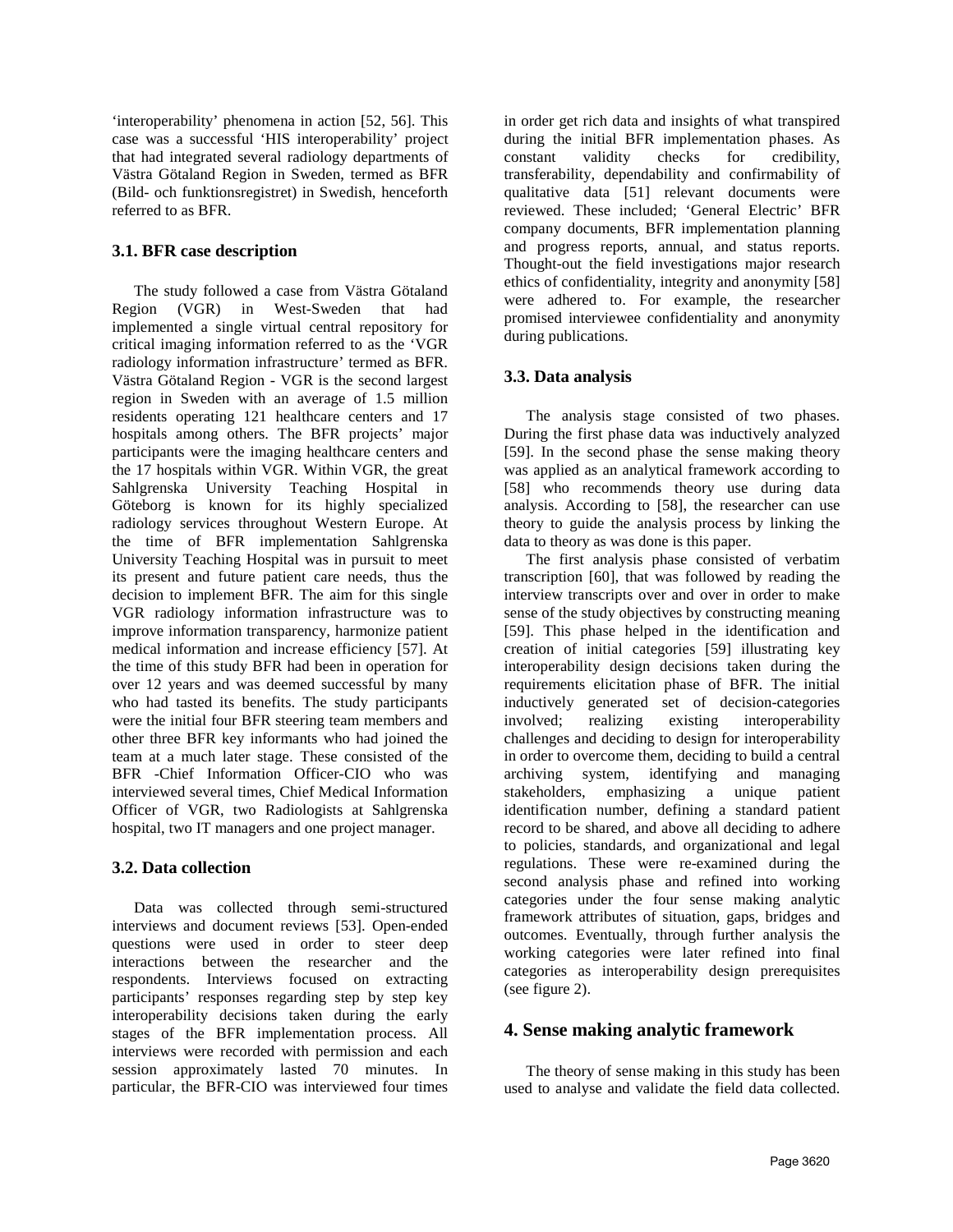Extant literature presents various strands of sense making [61-65], but central to them is that humans make sense of their worlds as they move from the current situation by constructing meaning to make the situation better. Actions of sense making arise from gap identification within the current situations [63] and the desire to improve that situation [65]. This actually happens in everyday human actions as we try to make sense of the situation in order to drive a plan of activities that can improve the current situation [48]. According to [64] people organize to make sense of equivocal inputs and enact this sense back into the real situation to improve status quo. In practice sense making applies well as a process of organizing when questions like 'what is happening here? What is the story here? What next? surface [31]. To arrive at potential analogic explorations in such situations, there are constant agreements and disagreements, however, [54, 66] argue that in such circumstances interpretation not choice should be the central focus. Thus, sense making involves making, defining, constructing ideas, cognitions, conclusions, procedures, values, intuitions, stories and narratives [66, 67], into plausible meanings that are later retained through the Donald Campbell's framework of enactment, selection and retention [31].

Consequently, the retained meanings materialize into a springboard of identity and further action [31] in order to improve the current state [64]. Sense making is characterized by human actions of traversing through a context of time and space from a situation with history, facing gaps, building bridges across them, evaluating outcomes and moving on to arrive at new situations [29, 54, 63, 68]. Such patterns of organizing are located in human actions and conversations which usually begin in acts of noticing and bracketing [31] into 'verbings' [55, 67, 69].

Therefore, in practice it can be used to make sense of human actions [70] of knowledge construction [61], and by asking respondents to describe the situation, gaps, bridges and outcomes [55, 63] (see figure 1). According to [54] sense making can be employed in project needs assessments and evaluations. Thus, as a methodology, sense making relies on the foundational concepts of time, space, movement, situation, gap, bridge, outcome, step-taking and gap bridging [54, 55, 63]. Sense making has indeed been applied to different studies, for example in library and information science [63], information use in organizations [32], information technology in organizations [71], process design studies [72] among others. Therefore, due to its potential [72] proposes its uptake in future process design studies.



**Figure 1. Sense making analytic framework (adopted from [55]).**

## **5. Results**

In order to understand how the BFR implementers made sense of their system interoperability design prerequisites, a sense making analytical perspective was employed. The sense making attributes of situation, gaps, bridges and outcomes were used to gain an understanding of the step by step major interoperability decisions taken during the BFR implementation process. With reference to the four sense making attributes, BFR study results were thus identified starting from the challenging situations, through the existing gaps, through proposed bridges unto the final outcomes as BFR design horizons as presented in the following lines.

Situation/challenges: these were the ongoing challenges within the VGR region by then, they included: missing updated patient information at the point of care- (at the main - Sahlgrenska University Hospital), use of CD, phone calls, and post to transfer radiology patient information among departments. Suddenly there was a realization of the current data sharing challenges among radiology departments, which was followed by the desire to improve data sharing practices through interoperability. These are evident in the following respondent verbatim quotes. "*We could not share them, we had many departments using film, it was impossible to share, when we wanted to see something we had to phone, ask for an examination someone had to go to the archive and send it by some ordinary transport maybe taxi took about 3-4 days, to receive the images." "At Sahlgrenska University hospital we needed to access their data and we had lots of problems getting data from the small hospitals, so we decided to install, to*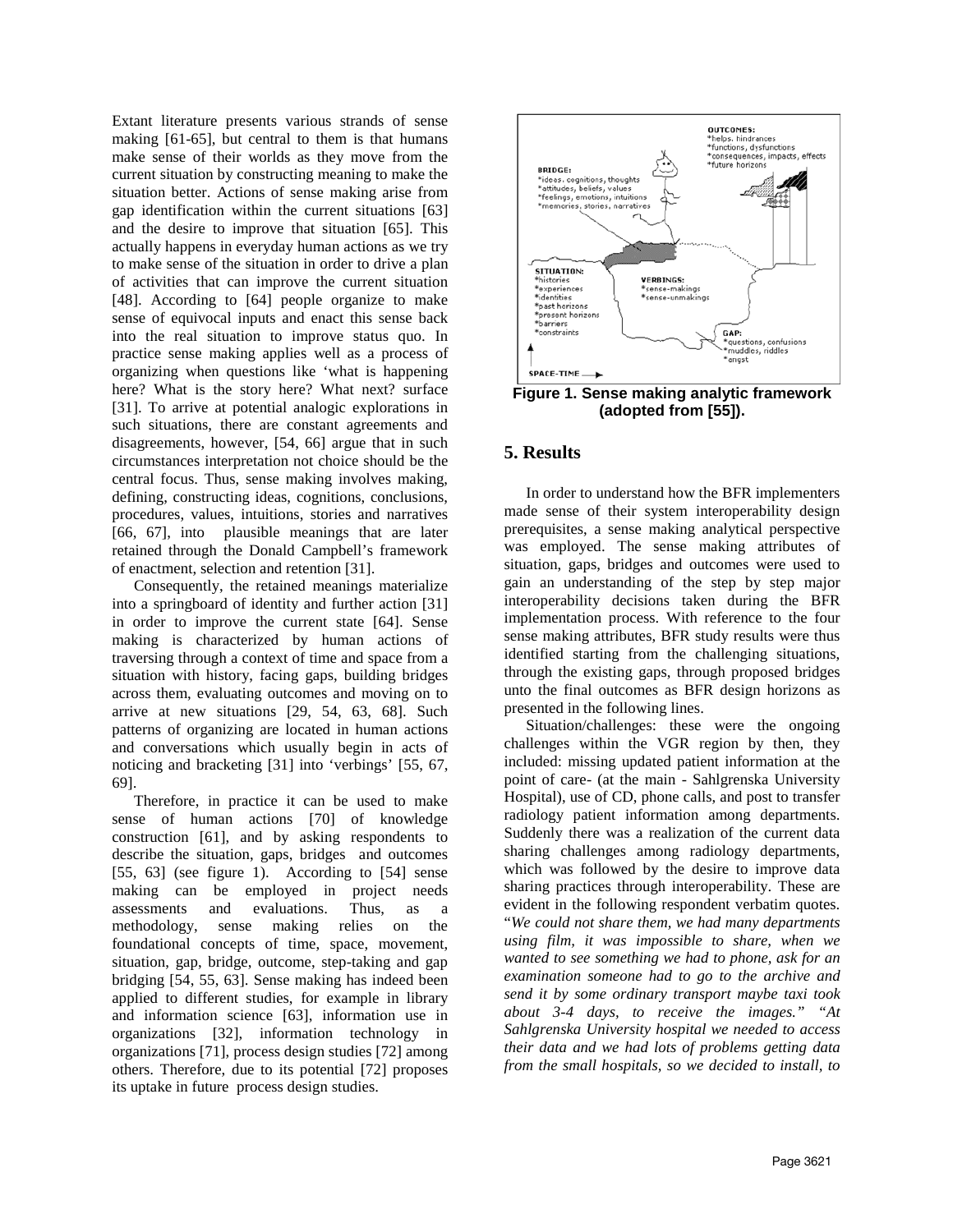*buy and install a common central archive that was vendor neutral".*

Upon discovering the ongoing challenges and deciding to design for interoperability, questions of 'how' and 'what about' came up. Which according to the sense making framework are categorised as 'Gaps' (worries/questions). Therefore, BFR gaps included: what about non-interoperable systems at radiology centers, what about lack of a standard patient record to be shared, what about resistance to change, what about existing investments, what about vendors, what about inconsistent Patient ID, what about the different DICOM standard formats, and what about legal & policy procedures. As depicted in the following verbatim quotes *"so we needed to spend a lot of time to have meetings with the various vendors to have them realize that they needed to change their interpretation of the standards in some way." "If you do not do manage change, you will not see any difference at all." Etc.*

At this stage the implementers had to think of various strategies to bridge the identified gaps. Which according to the sense making framework are termed as 'Bridges' (ideas/strategies), these included: desire and decision to 'purposively design for interdepartmental interoperability, through a central repository storage for vital radiology data, support old investments – to minimize resistance, define our demands to the vendors, enforce standards already in use, enforce strict use of vital uniform standards-DICOM - Digital Imaging and Communication in Medicine and HL7 – Health Level Seven. Enforce strict Patient ID format, enforce an informatics focus not a technological focus -not to mind about uniform systems but about data to be shared, define & enforce a standard record to be shared (only minimum data requirements), enforce the format for the record attributes (mandatory/optional), be simple step by step, have a good communication strategy- negotiate with the stakeholders, adhere to legal & policy procedures. As expressed by respondents through the following verbatim quotes. "*Upper management decided that, all x-rays produced in the region should be digital". "Use of standards it is mandatory, we had to tighten the use of the DICOM standard. We allowed hospitals to have different systems but we said you have to store in a standardized way." "We say… accept DICOM as the mechanism of sharing… but we had a very strict rule it (Patient Identification -PID) should be twelve digits nothing else". "We had experience from the x-ray domain prior to this, so we know all the challenges with in….."* 

Upon traversing through situations, gaps and bridges, outcomes were finally arrived at. These were the decided and agreed upon actions/horizons that

would guide the ongoing BFR implementation project. Inspired by Landgren [73], who came up with design implications for emergency information systems as 'knowing where' and 'knowing what' upon applying a sense making perspective. This study grouped the identified outcomes into four categories of knowing who, knowing what, knowing how and knowing which, as discussed below. **Knowing who**: identify and set up skilled steering and implementation teams. Secure upper management involvement and funding. **Knowing what**: Identify current interoperability (data sharing) challenges. Decide to purposively design for interoperability. Know the current gaps in the context of integration that might hinder or promote interoperability. **Knowing how**: Analyse the context of integration, and evaluate alternative interoperability principles and identify an optimum interoperability principle to pursue. Plan for semantic interoperability: - adopt interoperability standards like terminology and messaging standards e.g. HL7, or other sharing strategies like APIs. Devise good communication plans, manage change, stakeholders and entire project. **Knowing which**: Focus on informatics – define vital minimum data requirements; - define a standard patient record to be shared (attributes, format-mandatory/optional). Adhere to legal & policy procedures. In essence, outcomes are agreed upon 'helps' or future horizons (see figure 1) that are retained to guide future improvements. Particularly, for this study the identified outcomes were proposed as an initial set of interoperability design prerequisites (see figure 2), that can guide future HIS interoperability implementations. A further study implication is the analytical power of the sense making framework in examining design requirements during system implementations.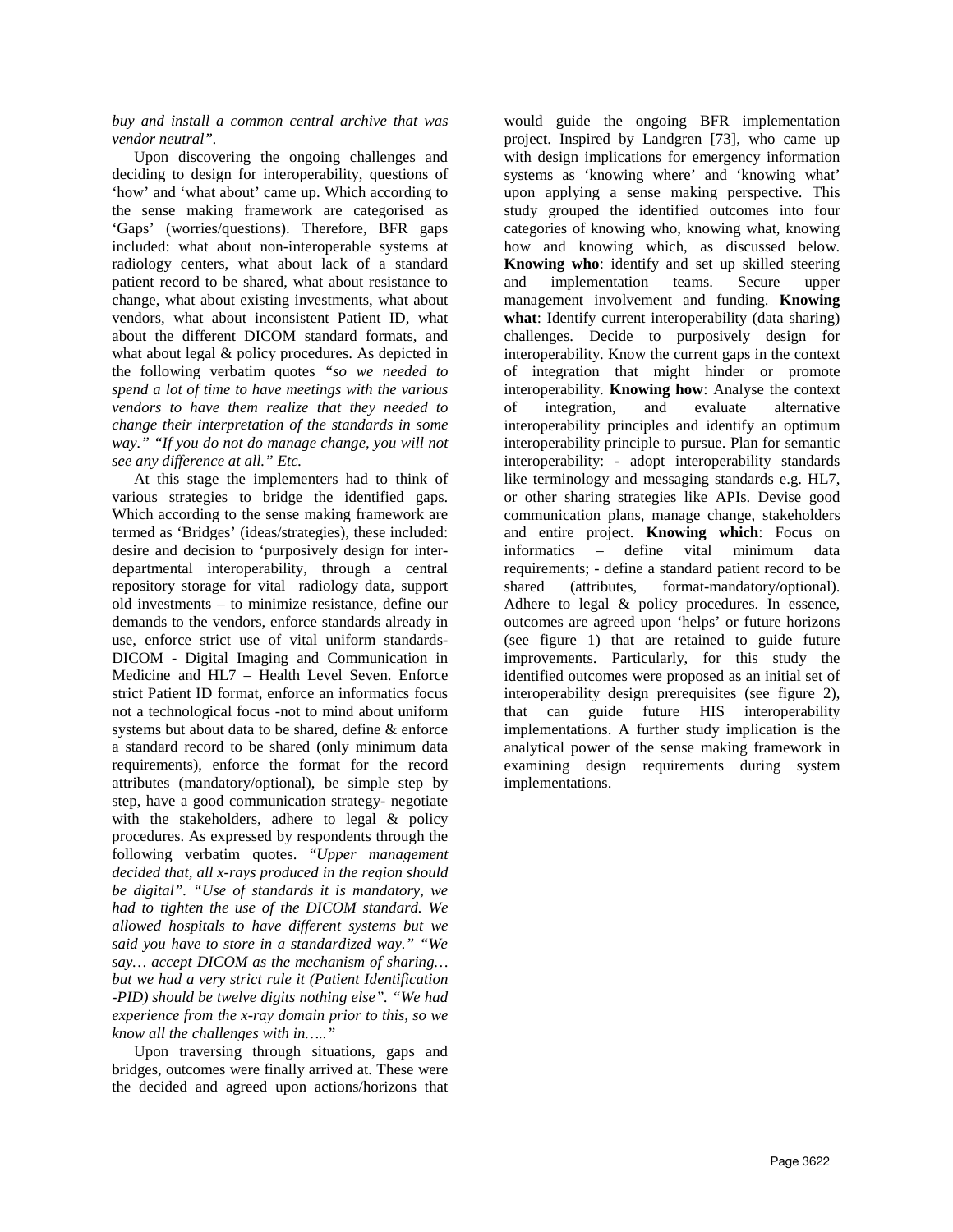



#### **5.1 Interoperability design prerequisites**

**Knowing who:** The first aspect of consideration that is usually taken for granted concerns the steering and implementation teams. It is important to know who the stakeholders are, as successful projects depend on how skilled and prepared the steering, the management and implementation teams are [74, 75], and how committed the funders are [74]. Therefore, for successful HIS interoperability implementations, securing funding and installing skilled personnel and committed top managers is key.

**Knowing what:** Under this prerequisite, the actors need to know what they are going to be dealing with in the set project. To begin with, they have to identify the current interoperability/data sharing challenges they are facing [76]. This leads them to appreciate the need for interoperability, and decide to purposively design for HIS interoperability. In order to effectively design for interoperability the actors ought to analyse the current gaps in the context of integration that might hinder or promote interoperability.

**Knowing how:** Under this prerequisite, the actors need to know how they are going to operate within the set project. Here the actors have to take into consideration the identified gaps in the context of integration and brainstorm on alternative interoperability principles and eventually take on an optimum interoperability principle. Depending on the context the actors have to think of how semantic interoperability ought to be achieved across all participating entities [77]. To ensure sematic interoperability they either plan to adopt a data harmonization strategy [20, 46] or apply interoperability standards [78] like Health Level Seven (HL7) [79], or application programing interfaces -API [80] among others. Bearing in mind the several stakeholders on board the implementers ought to devise good communication, project management and change management tactics [35].

**Knowing which:** Under this prerequisite, the actors need to know the specifics they are going to be dealing with in the set project. When it comes to interoperability the focus should be on informatics not on the technologies, because the ultimate goal of interoperability is that the exchanged/shared data should be understood and useful (semantic interoperability). Thus the focus should be on the informatics (data set) [77];- definition of vital minimum data requirements, definition of a standard patient record to be shared, its attributes and format (mandatory/optional). Above all legal & policy procedures should be adhered to [81].

## **6. Discussion**

A sense making perspective is usually taken on to study how actors make sense of their situations in order to create order [54, 70]. As it highlights the different activities and decisions taken by actors during problem solving moments. This study followed the BFR case with an aim of understanding major design decisions taken during the implementation process. With reference to the sense making perspective, respondents categorically mentioned that the desire to design for interoperability was sparked off by the many data sharing challenges they were experiencing between the different radiology departments. Whereby this raised questions of how interoperability would be achieved given existing gaps that included presence of various non-interoperable systems and the lack of a standard patient record. Consequently, the actors had to devise strategies of how to bridge these gaps in order to arrive at better outcomes.

However, all this depended on the context of integration as it greatly plays a fundamental role in determining the kind of interoperability principle to be adopted. As successful interoperability ventures depend on good alignments between interoperability principles and contexts of integration [20, 46]. For example, the BFR context of integration (existing gaps) led to inter-departmental interoperability (intersection principle). Whereby the experienced implementers opted for a central archiving mechanism through data harmonization by use of strict standards like DICOM and HL7. The BFR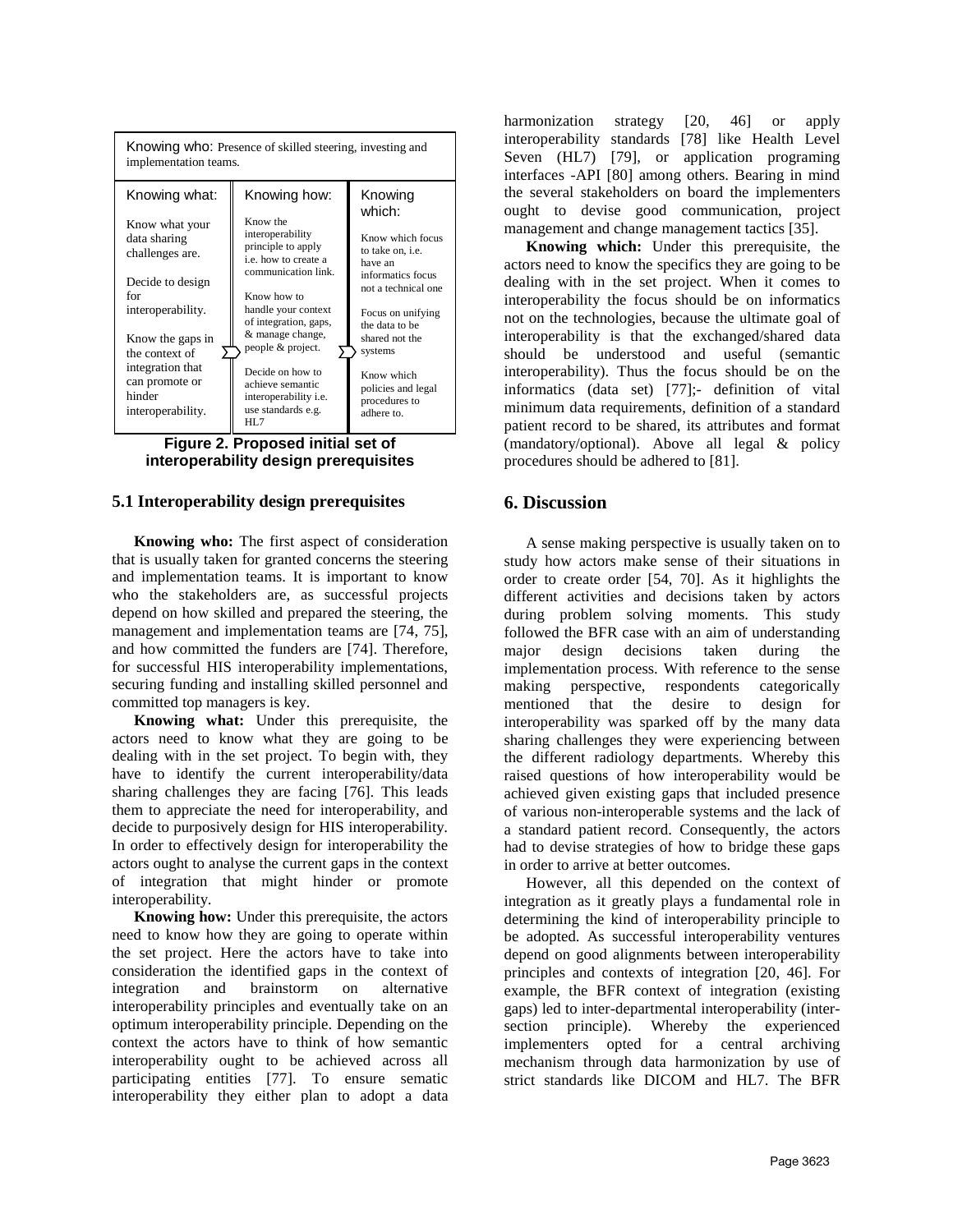implementers opted for the use of HL7 and DICOM standards out of their proven competences. These standards were maintained in order to promote path dependence and curb resistance as they were already in use within radiology departments. Among widely used standards are Health Level Seven (HL7) which are interoperability standards for the exchange, sharing, and retrieval of electronic health information across HIS and health centers [18]. Therefore depending on the context of integration HL7 or any other appropriate interoperability standards can be adopted in future HIS implementations.

Notably, all this was unfolding as an everyday process of problem solving that humans constantly go through when trying to make things better [47]. Eventually, the sense making process produced outcomes that acted as horizons for further BFR improvements. Particularly for this study they included: knowing who, knowing what, knowing how and knowing which (see figure 2). This implies that applying a sense making perspective in understanding step by step actor decisions during system implementations could yield better future design horizons. Thus the proposal to draw the study outcomes into an initial set of interoperability design prerequisites that can guide future HIS interoperability implementations. It therefore follows that a sense making perspective would offer actors a working approach on how to understand their interoperability past challenges, present actualities and eventually offer future design horizons.

Therefore, applying a sense making approach together with the identified prerequisites would bring the 'interoperability requirement onto HIS implementation agendas and would lead to an allround interoperability solution. The knowing who and knowing what prerequisites would enhance 'contextual' interoperability. 'Contextual' interoperability here refers to systems' interoperability that takes into consideration contextual factors within the context of integration. As mentioned by [49] that systems' interoperability is contextual. The knowing how and knowing which prerequisites would enhance semantic interoperability between the different HIS. This would enhance patient medical information sharing across HIS and across the continuum of care to facilitate on-going treatment.

## **7. Conclusion and future research**

To advance understanding on information systems' interoperability designing, this study followed a practical case – BFR that had successfully

integrated several heterogeneous radiology information systems. The BFR case was followed in order to understand how its implementers had arrived at their interoperability prerequisites, and thereafter generate an initial set of interoperability design prerequisites. Eventually, with reference to the sense making framework attributes, an initial set of interoperability design prerequisites was proposed. The proposed prerequisites included knowing who, knowing what, knowing how and knowing which. Consequently, the study proposes these design prerequisites as a future guide to HIS interoperability implementations, and the uptake of the sense making perspective in exploration of system requirements during information system implementations. Eventually, through these working prerequisites the 'interoperability requirement' would be brought onto HIS implementation agendas.

## **8. References**

- [1] Bodenheimer, T., Coordinating care—a perilous journey through the health care system. 2008, Mass Medical Soc.
- [2] Coleman, E.A., "Falling through the cracks: challenges and opportunities for improving transitional care for persons with continuous complex care needs." Journal of the American Geriatrics Society, 2003. **51**(4): p. 549-555.
- [3] Heavin, C., "Health Information Systems– Opportunities and Challenges in a Global Health Ecosystem." Journal of the Midwest Association for Information Systems| Vol, 2017. **2017**(2): p. 1.
- [4] Adenuga, O.A., R.M. Kekwaletswe, and A. Coleman, "eHealth integration and interoperability issues: towards a solution through enterprise architecture." Health information science and systems, 2015. **3**(1): p. 1-8.
- [5] Bygstad, B., O. Hanseth, and D.T. Le. "From IT Silos to Integrated Solutions. A Study in E-Health Complexity." in ECIS. 2015.
- [6] Kobusinge, G., et al. "The (Missing?) Role of Health Information Systems (HIS) in Patient Care Coordination and Continuity (PCCC): The Case of Uganda." in International Conference on e-Infrastructure and e-Services for Developing Countries. 2018. Springer.
- [7] Rothenberg, J., Interoperability as a semantic cross-cutting concern. Interoperabiliteit: Eerlijk zullen we alles delen, 2008.
- [8] Halamka, J., et al., "Exchanging health information: local distribution, national coordination." Health affairs, 2005. **24**(5): p. 1170-1179.
- [9] Rexhepi, H., R.-M. Åhlfeldt, and A. Persson. "Challenges and opportunities with information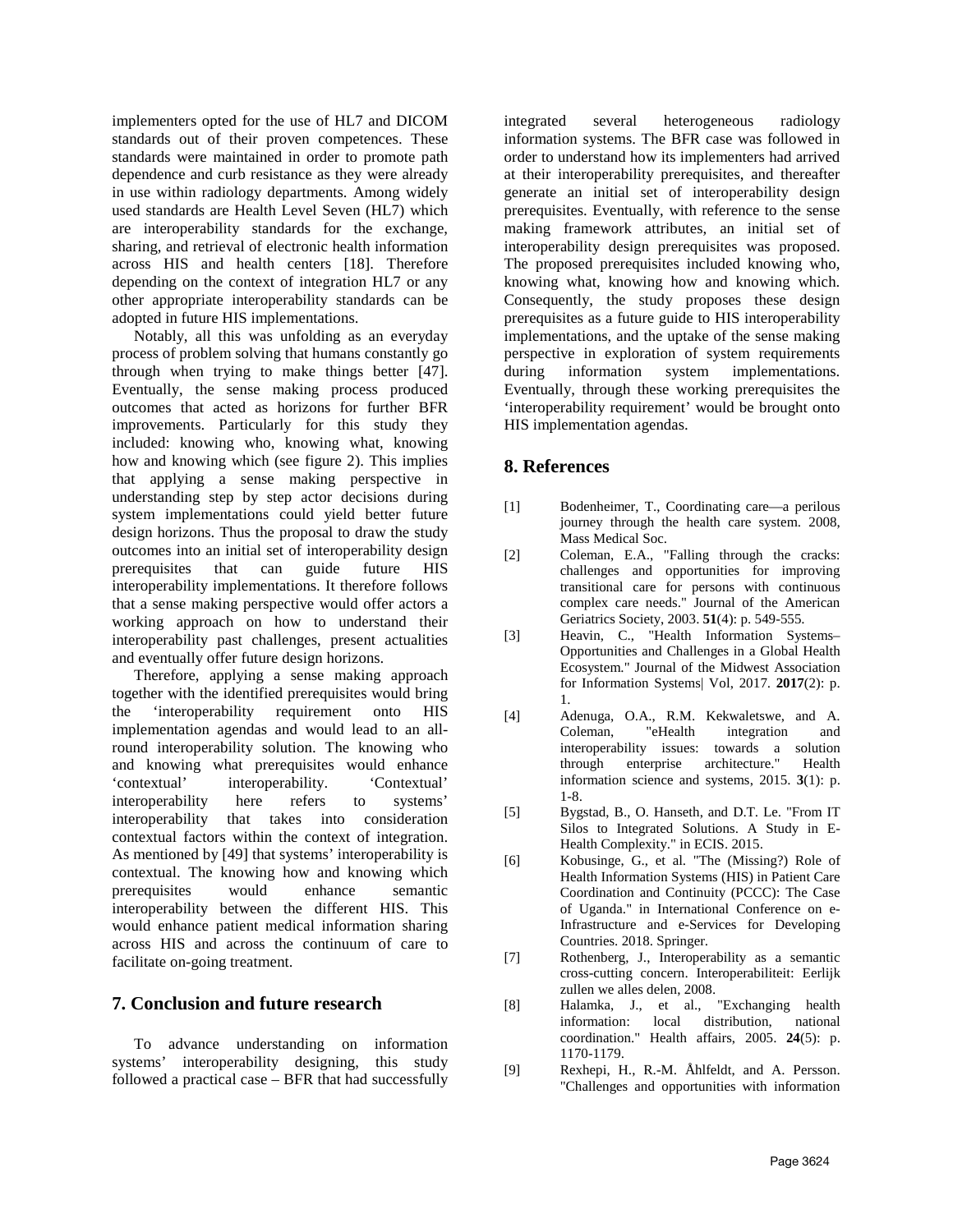system support for healthcare processes–a healthcare practitioner perspective." in 8th IADIS International Conference on Information Systems, Madeira, Portugal, 14-16 March, 2015. 2015.

- [10] Hjort-Madsen, K. "Enterprise architecture implementation and management: A case study on interoperability." in System Sciences, 2006. HICSS'06. Proceedings of the 39th Annual Hawaii International Conference on. 2006. IEEE.
- [11] Alkhaldi, B., et al., "Barriers to implementing eHealth: a multi-dimensional perspective." Studies in Health Technology and Informatics [e-Health-For Continuity of Care], 2014. **205**: p. 875-879.
- [12] Cresswell, K. and A. Sheikh, "Organizational issues in the implementation and adoption of health information technology innovations: an interpretative review." International journal of medical informatics, 2013. **82**(5): p. e73-e86.
- [13] Naudet, Y. and D. Chen, "eHealth interoperability evaluation using a maturity model." Quality of Life Through Quality of Information: Proceedings of MIE2012, 2012. **180**: p. 333.
- [14] Valatavičius, A. and S. Gudas, "Towards the deep, knowledge-based interoperability of applications." Informacijos mokslai, 2017. **79**(79): p. 83-113.
- [15] Henningsson, S., "Managing information systems integration in corporate mergers and acquisitions. Vol. 101. 2008: Lund Business Press.
- [16] Panetto, H. and J. Cecil, Information systems for enterprise integration, interoperability and networking: theory and applications. 2013, Taylor & Francis.
- [17] Fölster, S., Hallström O., Morin A., Renstig M (2003) Den sjuka vården. Stockholm. Ekerlids in Jin, Ai Ahlfors, Lars "Interoperability in electronic medical records". Department of informatics, Lund University, 2012.
- [18] Benson, T., Principles of Health Interoperability. HL7 and SNOMED. 2010: Springer London.
- [19] Heeks, R., "Health information systems: Failure, success and improvisation." International journal of medical informatics, 2006. **75**(2): p. 125-137.
- [20] Hugoson, M.-Å., T. Magoulas, and K. Pessi, "Interoperability strategies for business agility, in Advances in enterprise engineering I." 2008, Springer. p. 108-121.
- [21] Chen, D., G. Doumeingts, and F. Vernadat, "Architectures for enterprise integration and interoperability: Past, present and future." Computers in industry, 2008. **59**(7): p. 647-659.
- [22] Berre, A.J., et al., The ATHENA interoperability framework. In Enterprise interoperability II (pp. 569-580). Springer London. 2007.
- [23] Kavakli, E. and P. Loucopoulos. "Goal driven requirements engineering: evaluation of current methods." in Proceedings of the 8th CAiSE/IFIP8. 2003.
- [24] Shibaoka, M., H. Kaiya, and M. Saeki. GOORE: "Goal-oriented and ontology driven requirements elicitation method." in International Conference on Conceptual Modeling. 2007. Springer.
- [25] Sommerville, I., P. Sawyer, and S. Viller. "Viewpoints for requirements elicitation: a practical approach." in Proceedings of IEEE International Symposium on Requirements Engineering: RE'98. 1998. IEEE.<br>Van Lamsweerde, A.
- [26] Van Lamsweerde, A. "Goal-oriented requirements enginering: a roundtrip from research to practice [enginering read<br>engineering]." in Proceedings. 12th IEEE in Proceedings. 12th IEEE International Requirements Engineering Conference, 2004. 2004. IEEE.
- [27] Coughlan, J. and R.D. Macredie, "Effective communication in requirements elicitation: a comparison of methodologies." Requirements Engineering, 2002. **7**(2): p. 47-60.
- [28] Zowghi, D. and C. Coulin, "Requirements elicitation: A survey of techniques, approaches, and tools, in Engineering and managing software requirements." 2005, Springer. p. 19-46.
- [29] Dervin, B. and M. Frenette, Sense-making methodology: Communicating communicatively with campaign audiences. Public communication campaigns, 2001. **3**: p. 69-87.
- [30] Dervin, B., "Information democracy: An examination of underlying assumptions." Journal of the American Society for Information Science, 1994. **45**(6): p. 369-385.
- [31] Weick, K.E., K.M. Sutcliffe, and D. Obstfeld, "Organizing and the process of sensemaking." Organization science, 2005. **16**(4): p. 409-421.
- [32] Choo, C.W., "The knowing organization: How organizations use information to construct meaning, create knowledge and make decisions." International journal of information management, 1996. **16**(5): p. 329-340.
- [33] HIMSS, Dictionary of Healthcare Information Technology Terms, Acronyms and Organizations, p. 75. 3rd ed. 2013.
- [34] ISO, Interoperability of telehealth systems and networks- - Part 1: Introduction and definitions, in ISO/TR 16056-1:2004 Health informatics -- 2004.
- [35] Kobusinge, G., et al., "An Implementation Process of Interoperability: A Case-Study of Health Information Systems (HIS)." Designing Digitalization, ISD, Lund, Sweden. 2018.
- [36] Berg, M., "Implementing information systems in health care organizations: myths and challenges." International journal of medical informatics, 2001. **64**(2): p. 143-156.
- [37] Legner, C. and B. Lebreton, "Preface to the focus theme section:'business interoperability'business interoperability research: present achievements and upcoming challenges." Electronic Markets, 2007. **17**(3): p. 176-186.
- [38] Mignerat, M. and S. Rivard, "Positioning the institutional perspective in information systems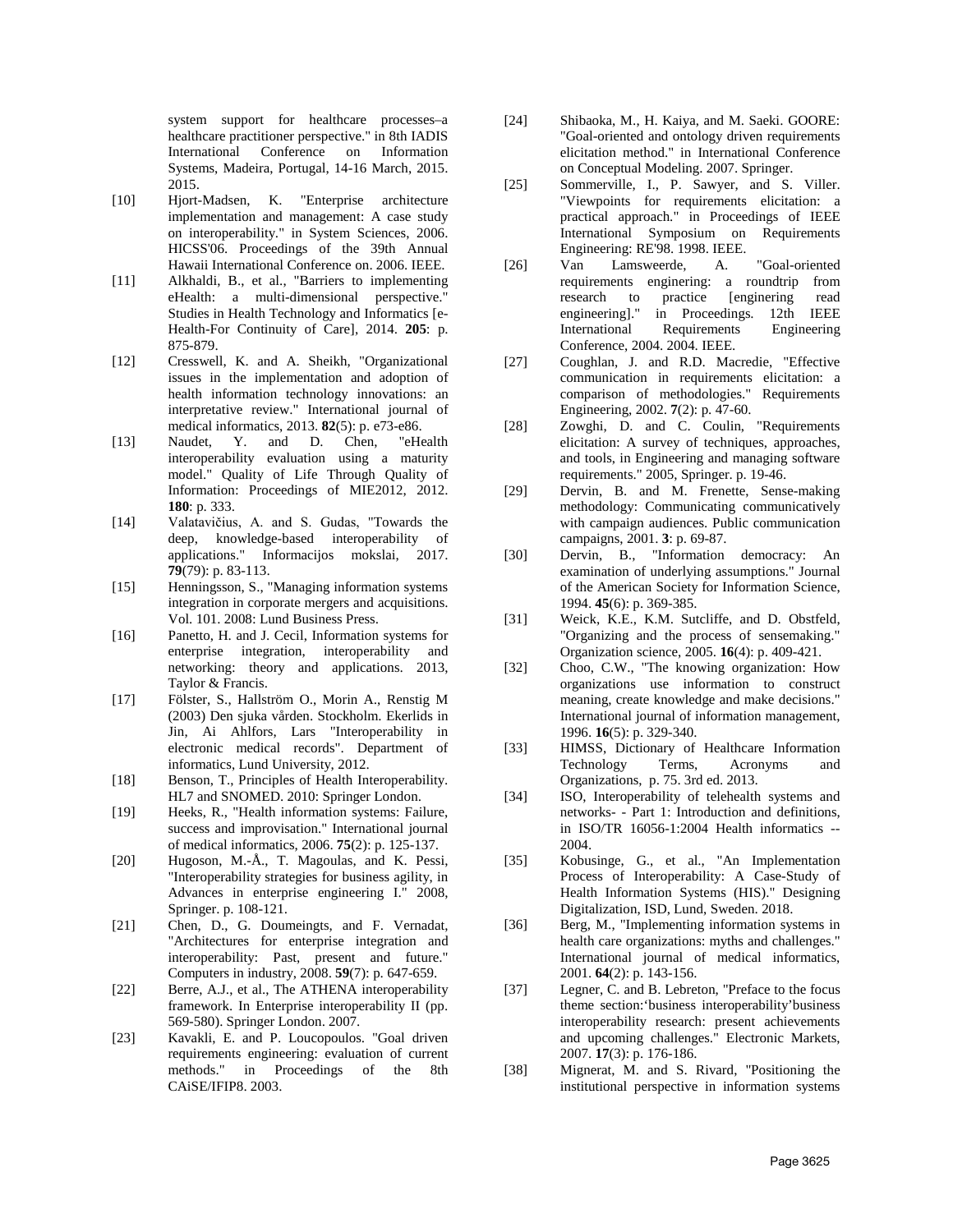research." Journal of Information Technology, 2009. **24**(4): p. 369-391.

- [39] IEEE, (Institute of Electrical and Electronics Engineers).: Standard computer dictionary a compilation of IEEE standard computer glossaries. 1990.
- [40] Vandenbosch, B., Designing solutions for your business problems: a structured process for managers and consultants. 2003: John Wiley & Sons.
- [41] Chen, D. and N. Daclin. Framework for enterprise interoperability. in Proc. of IFAC Workshop EI2N. 2006. sn.
- [42] Harvey, F., Designing for interoperability:<br>Overcoming semantic differences. in Overcoming semantic differences, in Interoperating Geographic Information Systems. 1999, Springer. p. 85-97.
- [43] Rauffet, P., C. Da Cunha, and A. Bernard. "Designing and managing Organizational Interoperability with organizational capabilities and roadmaps." in Interoperability for Enterprise Software and Applications China, 2009. IESA'09. International Conference on. 2009. IEEE.
- [44] Salas, P.E., et al. "Interoperability by design using the StdTrip tool: an a priori approach." in Proceedings of the 6th International Conference on Semantic Systems. 2010. ACM.
- [45] Sheth, A.P., Changing focus on interoperability in information systems: from system, syntax, structure to semantics, in Interoperating geographic information systems. 1999, Springer. p. 5-29.
- [46] Solotruk, M. and M. Krištofič, "Increasing the degree of information system integration and developing an integrated information system." Information & Management, 1980. **3**(5): p. 207- 212.
- [47] Boland, R.J. and F. Collopy, Managing as Designing. 2004, Stanford: Stanford University Press.
- [48] Boland, R.J., Decision making and sensemaking, in Handbook on Decision Support Systems 1. 2008, Springer. p. 55-63.
- [49] Novakouski, M. and G.A. Lewis, Interoperability in the e-Government Context. 2012, Carnegie-Mellon Univ Pittsburgh pa Software Engineering Inst.
- [50] Walsham, G., "Interpretive case studies in IS research: nature and method." European Journal of information systems, 1995. **4**(2): p. 74-81.
- [51] Rowlands, B., "Employing interpretive research to build theory of information systems practice." Australasian Journal of Information Systems, 2003. **10**(2).
- [52] Creswell, J.W., Research Design: Qualitative, Quantitative and Mixed Method Approaches 3rd ed. 2009, Los Angeles: SAGE Publications.
- [53] Cibangu, S.K., Qualitative research: The toolkit of theories in the social sciences, in Theoretical and methodological approaches to social sciences and knowledge management. 2012, InTech.
- [54] Dervin, B., Chaos, order and sense-making: A proposed theory for information design. Information design, 1999: p. 35-57.
- [55] Dervin, B. and M. Frenette, Sense-Making Methodology: Communication Communicatively with Campaign Audiences. Teoksessa Sense-Making methodology Reader. Selected writings of Brenda Derving.(toim.) Dervin, B., Foreman-Wernet, L. & Lauterbach, E. Cresskill. 2003, New Jersey: Hampton Press.
- [56] Thomas, G., "A typology for the case study in social science following a review of definition, discourse, and structure." Qualitative inquiry, 2011. **17**(6): p. 511-521.
- [57] GE, Healthcare Västra Götaland Region (VGR) & GE's Vendor Neutral Archive: Case Study:. 2012.
- [58] Walsham, G., "Doing interpretive research." European journal of information systems, 2006. **15**(3): p. 320-330.
- [59] Thomas, D.R., "A general inductive approach for analyzing qualitative evaluation data." American journal of evaluation, 2006. **27**(2): p. 237-246.
- [60] Hennink, M., I. Hutter, and A. Bailey, "Data preparation and developing code", Chapter 9 in "Qualitative Research Methods", SAGE Publications, pp. 203-232. . 2010: Sage.
- [61] Dervin, B., An overview of sense-making research: Concepts, methods, and results to date. 1983: The Author.
- [62] Dervin, B., "Verbing communication: Mandate for disciplinary invention." Journal of Communication, 1993. **43**(3): p. 45-54.
- [63] Dervin, B., "Sense-making theory and practice: an overview of user interests in knowledge seeking and use." Journal of knowledge management, 1998. **2**(2): p. 36-46.
- [64] Weick, K.E., The social psychology of organizing Addison-Wesley. Reading, MA, 1969.
- [65] Weick, K.E., The social psychology of organizing (Topics in social psychology series). Columbus, OH: McGraw-Hill Humanities, 1979.
- [66] Weick, K.E., The collapse of sensemaking in organizations: The Mann Gulch disaster. Administrative science quarterly, 1993: p. 628- 652.
- [67] Dervin, B., On studying information seeking methodologically: the implications of connecting metatheory to method. Information Processing & Management, 1999. **35**(6): p. 727-750.
- [68] Savolainen, R., "Information use as gap-bridging: The viewpoint of sense-making methodology." Journal of the American Society for Information Science and Technology, 2006. **57**(8): p. 1116- 1125.
- [69] Dervin, B. and L. Foreman-Wernet, Sensemaking methodology as an approach to understanding and designing for campaign audiences. Public communication campaigns, 2012: p. 147-162.